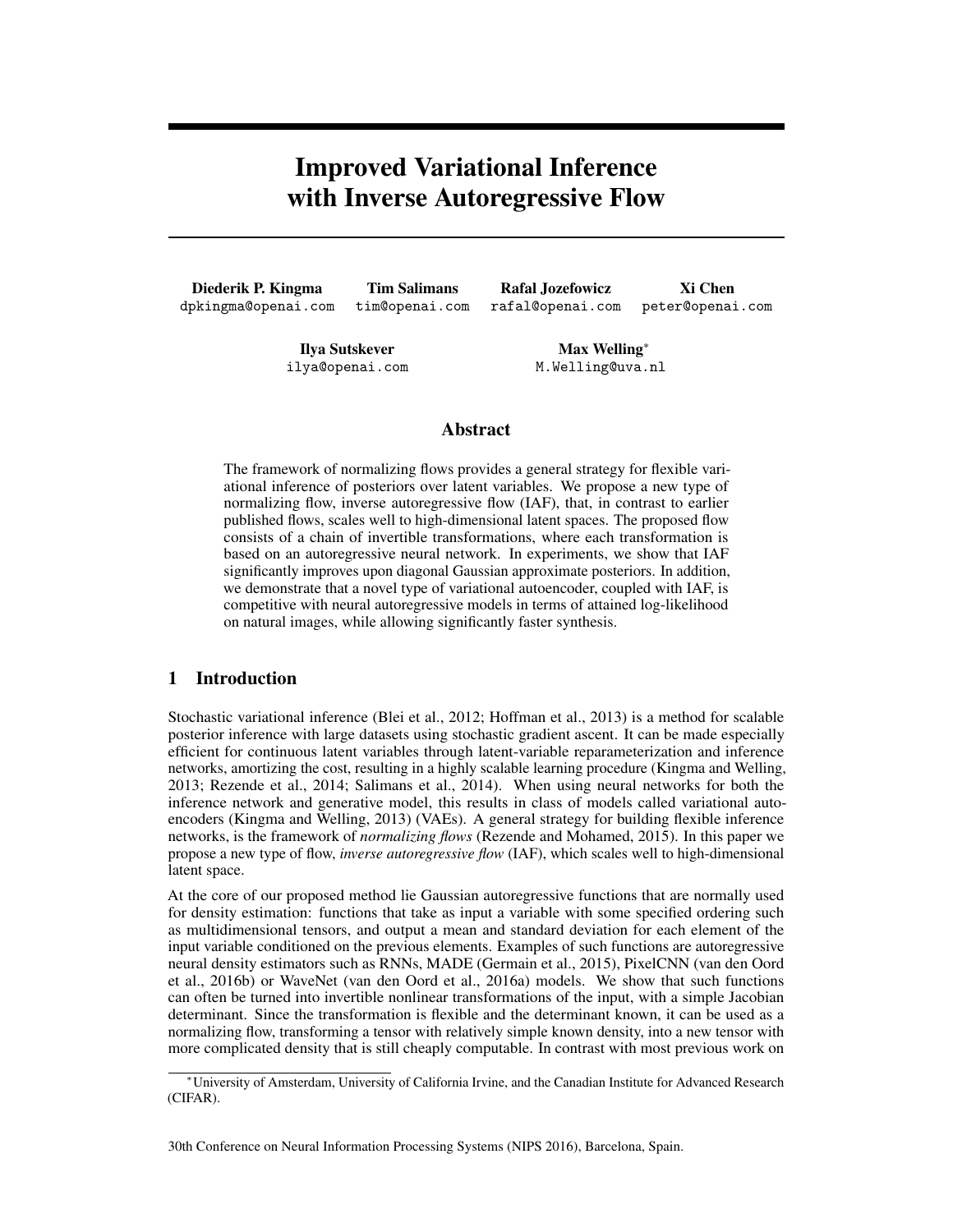

Figure 1: Best viewed in color. We fitted a variational auto-encoder (VAE) with a spherical Gaussian prior, and with factorized Gaussian posteriors (b) or inverse autoregressive flow (IAF) posteriors (c) to a toy dataset with four datapoints. Each colored cluster corresponds to the posterior distribution of one datapoint. IAF greatly improves the flexibility of the posterior distributions, and allows for a much better fit between the posteriors and the prior.

improving inference models including previously used normalizing flows, this transformation is well suited to high-dimensional tensor variables, such as spatio-temporally organized variables.

We demonstrate this method by improving inference networks of deep variational auto-encoders. In particular, we train deep variational auto-encoders with latent variables at multiple levels of the hierarchy, where each stochastic variable is a three-dimensional tensor (a stack of featuremaps), and demonstrate improved performance.

### 2 Variational Inference and Learning

Let x be a (set of) observed variable(s), z a (set of) latent variable(s) and let  $p(x, z)$  be the parametric model of their joint distribution, called the *generative model* defined over the variables. Given a dataset  $X = \{x^1, ..., x^N\}$  we typically wish to perform maximum marginal likelihood learning of its parameters, i.e. to maximize

$$
\log p(\mathbf{X}) = \sum_{i=1}^{N} \log p(\mathbf{x}^{(i)}),\tag{1}
$$

but in general this marginal likelihood is intractable to compute or differentiate directly for flexible generative models, e.g. when components of the generative model are parameterized by neural networks. A solution is to introduce  $q(\mathbf{z}|\mathbf{x})$ , a parametric *inference model* defined over the latent variables, and optimize the *variational lower bound* on the marginal log-likelihood of each observation x:

$$
\log p(\mathbf{x}) \ge \mathbb{E}_{q(\mathbf{z}|\mathbf{x})} [\log p(\mathbf{x}, \mathbf{z}) - \log q(\mathbf{z}|\mathbf{x})] = \mathcal{L}(\mathbf{x}; \boldsymbol{\theta})
$$
(2)

where  $\theta$  indicates the parameters of p and q models. Keeping in mind that Kullback-Leibler divergences  $D_{KL}(\cdot)$  are non-negative, it's clear that  $\mathcal{L}(\mathbf{x}; \theta)$  is a lower bound on  $\log p(\mathbf{x})$  since it can be written as follows ):

<span id="page-1-0"></span>
$$
\mathcal{L}(\mathbf{x}; \boldsymbol{\theta}) = \log p(\mathbf{x}) - D_{KL}(q(\mathbf{z}|\mathbf{x})||p(\mathbf{z}|\mathbf{x}))
$$
\n(3)

There are various ways to optimize the lower bound  $\mathcal{L}(x; \theta)$ ; for continuous z it can be done efficiently through a re-parameterization of  $q(\mathbf{z}|\mathbf{x})$ , see e.g. [\(Kingma and Welling, 2013;](#page-8-1) [Rezende et al., 2014\)](#page-8-2).

As can be seen from equation [\(3\)](#page-1-0), maximizing  $\mathcal{L}(\mathbf{x}; \theta)$  w.r.t.  $\theta$  will concurrently maximize  $\log p(\mathbf{x})$ and minimize  $D_{KL}(q(\mathbf{z}|\mathbf{x})||p(\mathbf{z}|\mathbf{x}))$ . The closer  $D_{KL}(q(\mathbf{z}|\mathbf{x})||p(\mathbf{z}|\mathbf{x}))$  is to 0, the closer  $\mathcal{L}(\mathbf{x}; \theta)$  will be to  $\log p(x)$ , and the better an approximation our optimization objective  $\mathcal{L}(x;\theta)$  is to our true objective  $\log p(\mathbf{x})$ . Also, minimization of  $D_{KL}(q(\mathbf{z}|\mathbf{x})||p(\mathbf{z}|\mathbf{x}))$  can be a goal in itself, if we're interested in using  $q(\mathbf{z}|\mathbf{x})$  for inference after optimization. In any case, the divergence  $D_{KL}(q(\mathbf{z}|\mathbf{x})||p(\mathbf{z}|\mathbf{x}))$ is a function of our parameters through both the inference model and the generative model, and increasing the flexibility of either is generally helpful towards our objective.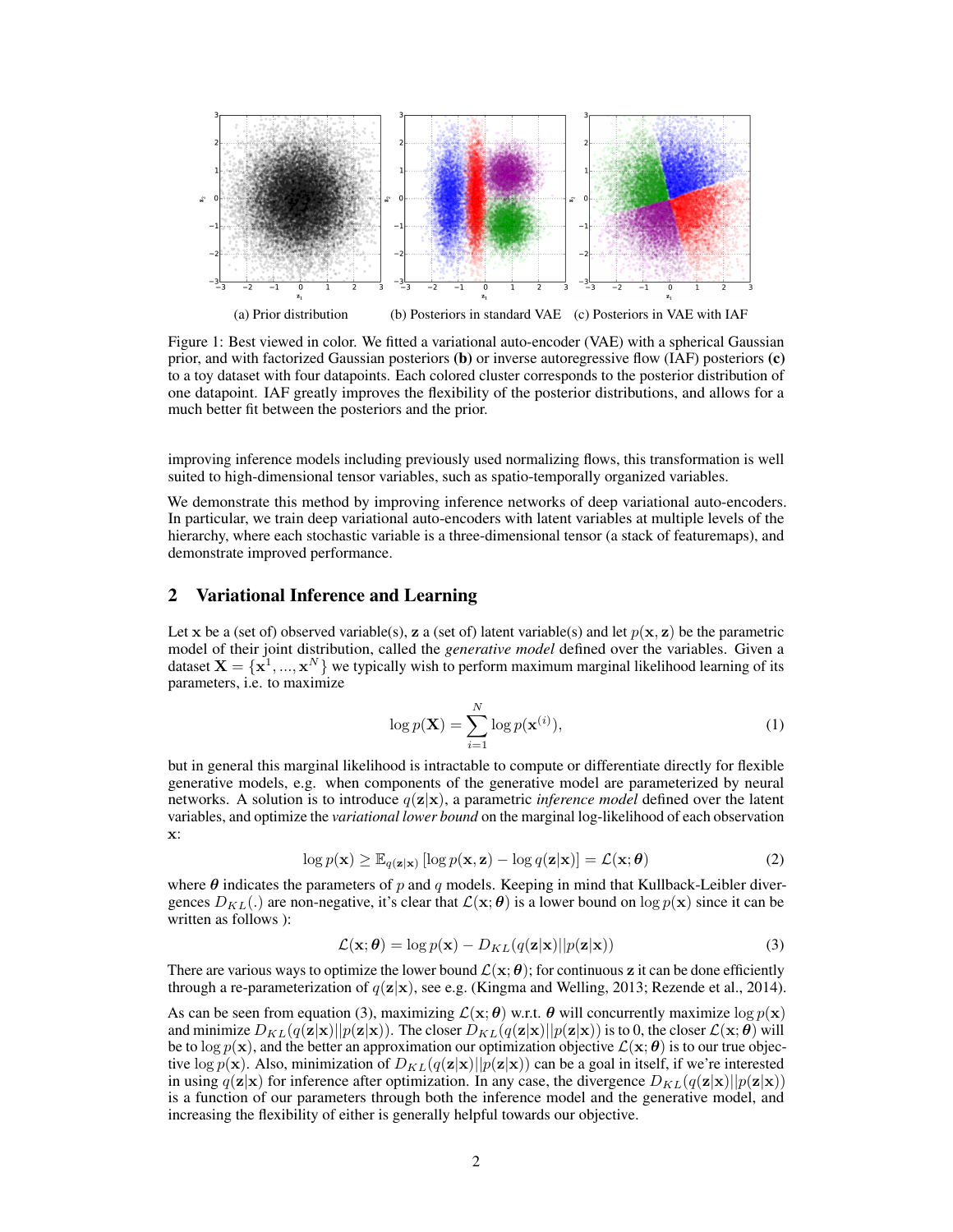Note that in models with multiple latent variables, the inference model is typically factorized into partial inference models with some ordering; e.g.  $q(\mathbf{z}_a, \mathbf{z}_b | \mathbf{x}) = q(\mathbf{z}_a | \mathbf{x}) q(\mathbf{z}_b | \mathbf{z}_a, \mathbf{x})$ . We'll write  $q(\mathbf{z}|\mathbf{x}, \mathbf{c})$  to denote such partial inference models, conditioned on both the data x and a further context c which includes the previous latent variables according to the ordering.

#### 2.1 Requirements for Computational Tractability

Requirements for the inference model, in order to be able to efficiently optimize the bound, are that it is (1) computationally efficient to compute and differentiate its probability density  $q(z|x)$ , and (2) computationally efficient to sample from, since both these operations need to be performed for each datapoint in a minibatch at every iteration of optimization. If z is high-dimensional and we want to make efficient use of parallel computational resources like GPUs, then parallelizability of these operations across dimensions of z is a large factor towards efficiency. This requirement restrict the class of approximate posteriors  $q(z|x)$  that are practical to use. In practice this often leads to the use of diagonal posteriors, e.g.  $q(\mathbf{z}|\mathbf{x}) \sim \mathcal{N}(\boldsymbol{\mu}(\mathbf{x}), \boldsymbol{\sigma}^2(\mathbf{x}))$ , where  $\boldsymbol{\mu}(\mathbf{x})$  and  $\boldsymbol{\sigma}(\mathbf{x})$  are often nonlinear functions parameterized by neural networks. However, as explained above, we also need the density  $q(\mathbf{z}|\mathbf{x})$  to be sufficiently flexible to match the true posterior  $p(\mathbf{z}|\mathbf{x})$ .

#### 2.2 Normalizing Flow

*Normalizing Flow* (NF), introduced by [\(Rezende and Mohamed, 2015\)](#page-8-4) in the context of stochastic gradient variational inference, is a powerful framework for building flexible posterior distributions through an iterative procedure. The general idea is to start off with an initial random variable with a relatively simple distribution with known (and computationally cheap) probability density function, and then apply a chain of invertible parameterized transformations  $f_t$ , such that the last iterate  $z_T$  has a more flexible distribution<sup>2</sup>:

$$
\mathbf{z}_0 \sim q(\mathbf{z}_0|\mathbf{x}), \quad \mathbf{z}_t = \mathbf{f}_t(\mathbf{z}_{t-1}, \mathbf{x}) \quad \forall t = 1...T
$$
 (4)

As long as the Jacobian determinant of each of the transformations  $f_t$  can be computed, we can still compute the probability density function of the last iterate:

$$
\log q(\mathbf{z}_T|\mathbf{x}) = \log q(\mathbf{z}_0|\mathbf{x}) - \sum_{t=1}^T \log \det \left| \frac{d\mathbf{z}_t}{d\mathbf{z}_{t-1}} \right| \tag{5}
$$

However, [\(Rezende and Mohamed, 2015\)](#page-8-4) experiment with only a very limited family of such invertible transformation with known Jacobian determinant, namely:

<span id="page-2-1"></span>
$$
\mathbf{f}_t(\mathbf{z}_{t-1}) = \mathbf{z}_{t-1} + \mathbf{u}h(\mathbf{w}^T \mathbf{z}_{t-1} + b)
$$
 (6)

where **u** and **w** are vectors,  $w^T$  is **w** transposed, *b* is a scalar and  $h(.)$  is a nonlinearity, such that  $uh(\mathbf{w}^T \mathbf{z}_{t-1} + b)$  can be interpreted as a MLP with a bottleneck hidden layer with a single unit. Since information goes through the single bottleneck, a long chain of transformations is required to capture high-dimensional dependencies.

# 3 Inverse Autoregressive Transformations

In order to find a type of normalizing flow that scales well to high-dimensional space, we consider Gaussian versions of autoregressive autoencoders such as MADE [\(Germain et al., 2015\)](#page-8-5) and the PixelCNN [\(van den Oord et al., 2016b\)](#page-8-6). Let y be a variable modeled by such a model, with some chosen ordering on its elements  $y = \{y_i\}_{i=1}^D$ . We will use  $[\mu(y), \sigma(y)]$  to denote the function of the vector y, to the vectors  $\mu$  and  $\sigma$ . Due to the autoregressive structure, the Jacobian is lower triangular with zeros on the diagonal:  $\partial[\mu_i, \sigma_i]/\partial y_j = [0, 0]$  for  $j \geq i$ . The elements  $[\mu_i(y_{1:i-1}), \sigma_i(y_{1:i-1})]$ are the predicted mean and standard deviation of the *i*-th element of y, which are functions of only the previous elements in y.

Sampling from such a model is a sequential transformation from a noise vector  $\epsilon \sim \mathcal{N}(0, \mathbf{I})$  to the corresponding vector y:  $y_0 = \mu_0 + \sigma_0 \odot \epsilon_0$ , and for  $i > 0$ ,  $y_i = \mu_i(\mathbf{y}_{1:i-1}) + \sigma_i(\mathbf{y}_{1:i-1}) \cdot \epsilon_i$ . The

<span id="page-2-0"></span><sup>&</sup>lt;sup>2</sup>where x is the context, such as the value of the datapoint. In case of models with multiple levels of latent variables, the context also includes the value of the previously sampled latent variables.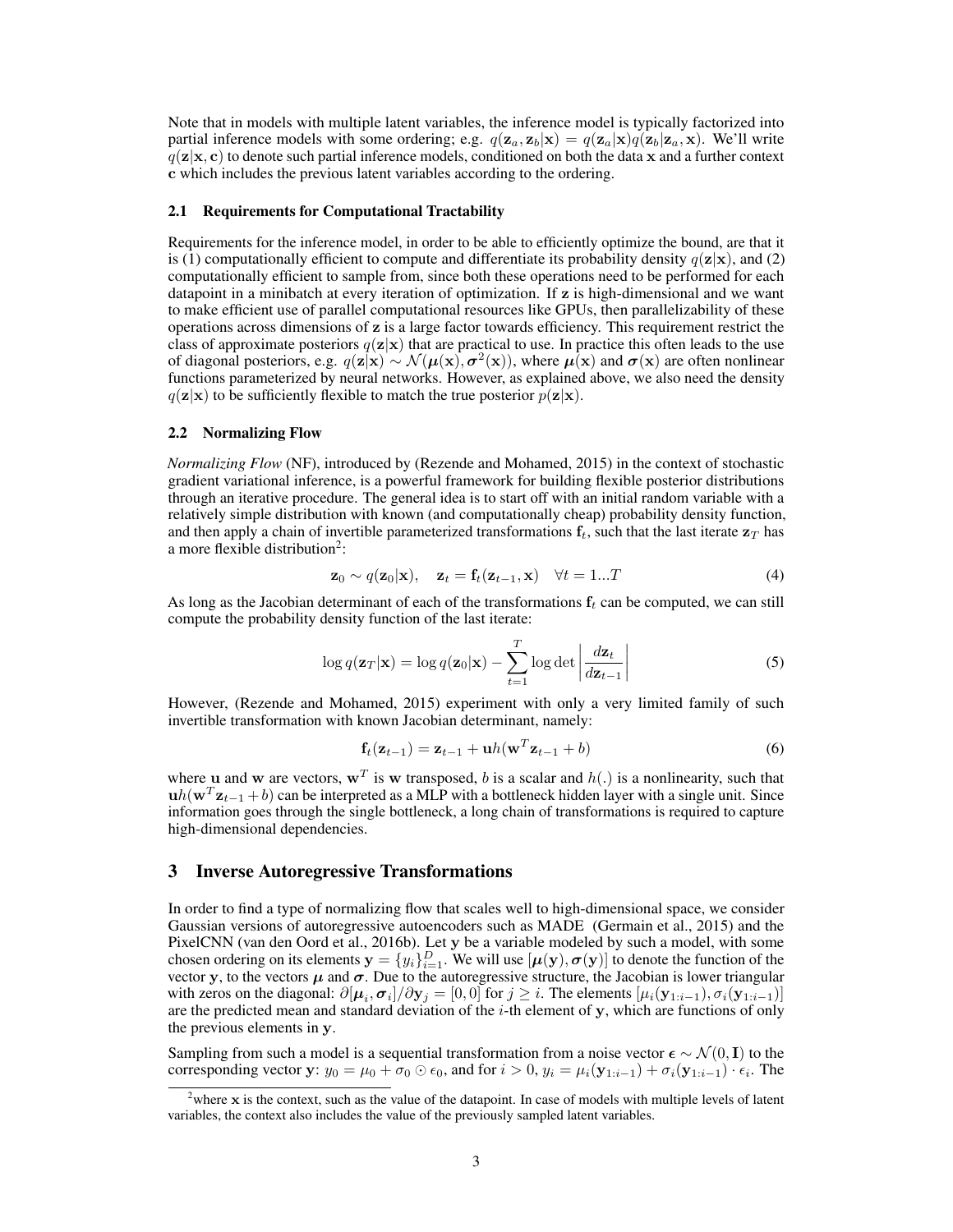Algorithm 1: Pseudo-code of an approximate posterior with Inverse Autoregressive Flow (IAF) Data:

x: a datapoint, and optionally other conditioning information  $\theta$ : neural network parameters EncoderNN( $\mathbf{x}$ ;  $\boldsymbol{\theta}$ ): encoder neural network, with additional output h AutoregressiveNN $[*](z, h; \theta)$ : autoregressive neural networks, with additional input h sum(*.*): sum over vector elements sigmoid(*.*): element-wise sigmoid function Result: z: a random sample from  $q(\mathbf{z}|\mathbf{x})$ , the approximate posterior distribution *l*: the scalar value of  $\log q(\mathbf{z}|\mathbf{x})$ , evaluated at sample 'z'  $[\boldsymbol{\mu}, \boldsymbol{\sigma}, \mathbf{h}] \leftarrow \texttt{EncoderNN}(\mathbf{x}; \boldsymbol{\theta})$  $\boldsymbol{\epsilon} \sim \mathcal{N}(0,I)$  $\mathbf{z} \leftarrow \boldsymbol{\sigma} \odot \boldsymbol{\epsilon} + \boldsymbol{\mu}$  $l \leftarrow -\text{sum}(\log \sigma + \frac{1}{2}\epsilon^2 + \frac{1}{2}\log(2\pi))$ for  $t \leftarrow 1$  to  $T$  do  $[m,s] \leftarrow$  AutoregressiveNN $[t](\mathbf{z}, \mathbf{h}; \boldsymbol{\theta})$  $\boldsymbol{\sigma} \leftarrow \texttt{sigmoid}(\mathbf{s})$  $\mathbf{z} \leftarrow \boldsymbol{\sigma} \odot \mathbf{z} + (1 - \boldsymbol{\sigma}) \odot \mathbf{m}$  $l \leftarrow l - \text{sum}(\log \sigma)$ 

<span id="page-3-1"></span>
$$
\mathbf{end}
$$

computation involved in this transformation is clearly proportional to the dimensionality *D*. Since variational inference requires sampling from the posterior, such models are not interesting for direct use in such applications. However, the inverse transformation is interesting for normalizing flows, as we will show. As long as we have  $\sigma_i > 0$  for all *i*, the sampling transformation above is a one-to-one transformation, and can be inverted:  $\epsilon_i = \frac{y_i - \mu_i(\mathbf{y}_{1:i-1})}{\sigma_i(\mathbf{y}_{1:i-1})}$ .

We make two key observations, important for normalizing flows. The first is that this inverse transformation can be parallelized, since (in case of autoregressive autoencoders) computations of the individual elements  $\epsilon_i$  do not depend on eachother. The vectorized transformation is:

<span id="page-3-0"></span>
$$
\epsilon = (\mathbf{y} - \boldsymbol{\mu}(\mathbf{y})) / \boldsymbol{\sigma}(\mathbf{y})
$$
\n(7)

where the subtraction and division are elementwise.

The second key observation, is that this inverse autoregressive operation has a simple Jacobian determinant. Note that due to the autoregressive structure,  $\partial[\mu_i, \sigma_i]/\partial y_j = [0, 0]$  for  $j \geq i$ . As a result, the transformation has a lower triangular Jacobian ( $\partial \epsilon_i/\partial y_j = 0$  for  $j > i$ ), with a simple diagonal:  $\partial \epsilon_i / \partial y_i = \sigma_i$ . The determinant of a lower triangular matrix equals the product of the diagonal terms. As a result, the log-determinant of the Jacobian of the transformation is remarkably simple and straightforward to compute:

$$
\log \det \left| \frac{d\epsilon}{dy} \right| = \sum_{i=1}^{D} -\log \sigma_i(\mathbf{y})
$$
 (8)

The combination of model flexibility, parallelizability across dimensions, and simple log-determinant, make this transformation interesting for use as a normalizing flow over high-dimensional latent space.

### 4 Inverse Autoregressive Flow (IAF)

We propose a new type normalizing flow (eq.  $(5)$ ), based on transformations that are equivalent to the inverse autoregressive transformation of eq. [\(7\)](#page-3-0) up to reparameterization. See algorithm [1](#page-3-1) for pseudo-code of an appproximate posterior with the proposed flow. We let an initial encoder neural network output  $\mu_0$  and  $\sigma_0$ , in addition to an extra output h, which serves as an additional input to each subsequent step in the flow. We draw a random sample  $\epsilon \sim \mathcal{N}(0, I)$ , and initialize the chain with:

$$
\mathbf{z}_0 = \boldsymbol{\mu}_0 + \boldsymbol{\sigma}_0 \odot \boldsymbol{\epsilon} \tag{9}
$$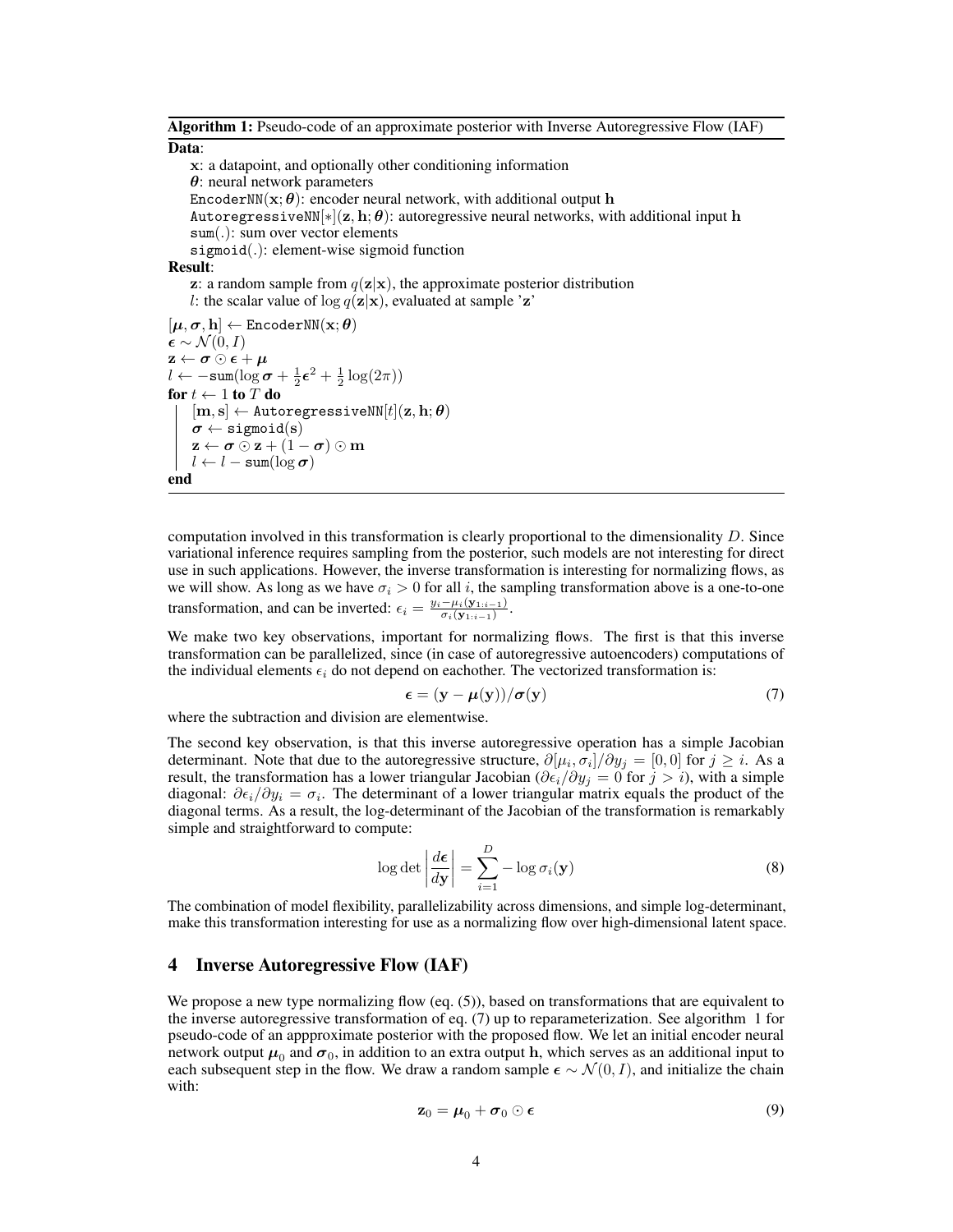<span id="page-4-0"></span>

Autoregressive Flow (IAF) consists of an initial sample z drawn from a simple distribution, such as a each with a simple Jacobian determinants. Figure 2: Like other normalizing flows, drawing samples from an approximate posterior with Inverse Gaussian with diagonal covariance, followed by a chain of nonlinear invertible transformations of z,

Autoregressive NN Encoder NN **h** Autoregressive NN

**σ μ** The flow consists of a chain of *T* of the following transformations: **σ μ**

$$
\mathbf{z}_t = \mathbf{\mu}_t^* + \mathbf{\sigma}_t^* \odot \mathbf{z}_{t-1}^2 \qquad \mathbf{x} \qquad \mathbf{z} \qquad \mathbf{x} \qquad (10)
$$

<span id="page-4-2"></span>zt **-**

<span id="page-4-1"></span>··· **z**

Autoregres

where at the *t*-th step of the flow, we use a different autoregressive neural network with inputs  $z_{t-1}$ that the Jacobian w.r.t. h does not have constraints.) Following eq. [\(5\)](#page-2-1), the density under the final iterate is: diagonal. As a result,  $\frac{d\mathbf{z}_t}{d\mathbf{z}_{t-1}}$  is triangular with  $\boldsymbol{\sigma}_t$  on the diagonal, with determinant  $\prod_{i=1}^D \sigma_{t,i}$ . (Note that for any choice of its parameters, the Jacobians  $\frac{d\mu_t}{dz_{t-1}}$  and  $\frac{d\sigma_t}{dz_{t-1}}$  are triangular with zeros on the and  $\frac{1}{2}$ , and outputs *qu*<sub>i</sub> and  $\sigma_t$ . The neural network is structured to be autoregressive w.r.t.  $z_{t-1}$ , such

$$
\log q(\mathbf{z}_T|\mathbf{x}) = -\sum_{i=1}^D \left( \frac{1}{2} \epsilon_i^2 + \frac{1}{2} \log(2\pi) + \sum_{t=0}^{\text{Encoder}} \frac{1}{2} \log \sigma_{t,i} \right)^{\text{app}} \qquad \sum_{\text{step}}^{\text{step}} \qquad (11) \qquad \sum_{\text{step}}^{\text{p}} \qquad (12)
$$

The flexibility of the distribution of the final iterate  $z_T$ , and its ability to closely fit to the true posterior, increases with the expressivity of the autoregressive models and the depth of the chain. See figure [2](#page-4-0) for an illustration.

A numerically stable version, inspired by the LSTM-type update, is where we let the autoregressive network output  $[\mathbf{m}_t, \mathbf{s}_t]$ , two unconstrained real-valued vectors:

$$
[\mathbf{m}_t, \mathbf{s}_t] \leftarrow \text{AutoregressiveNN}[t](\mathbf{z}_t, \mathbf{h}; \boldsymbol{\theta}) \tag{12}
$$

and compute  $z_t$  as:

Normalizing

z

$$
\boldsymbol{\sigma}_t = \text{sigmoid}(\mathbf{s}_t) \tag{13}
$$

$$
\mathbf{z}_t = \boldsymbol{\sigma}_t \odot \mathbf{z}_{t-1} + (1 - \boldsymbol{\sigma}_t) \odot \mathbf{m}_t \tag{14}
$$

This version is shown in algorithm [1.](#page-3-1) Note that this is just a particular version of the update of eq. [\(10\)](#page-4-1), so the simple computation of the final log-density of eq. [\(11\)](#page-4-2) still applies.

We found it beneficial for results to parameterize or initialize the parameters of each Autoregressive NN $[t]$  such that its outputs  $s_t$  are, before optimization, sufficiently positive, such as close to  $+1$  or  $+2$ . This leads to an initial behaviour that updates z only slightly with each step of IAF. Such a parameterization is known as a 'forget gate bias' in LSTMs, as investigated by [Jozefowicz](#page-8-8) [et al.](#page-8-8) [\(2015\)](#page-8-8).

Perhaps the simplest special version of IAF is one with a simple step, and a linear autoregressive model. This transforms a Gaussian variable with diagonal covariance, to one with linear dependencies, i.e. a Gaussian distribution with full covariance. See appendix [A](#page-0-0) for an explanation.

Autoregressive neural networks form a rich family of nonlinear transformations for IAF. For nonconvolutional models, we use the family of masked autoregressive networks introduced in [\(Germain](#page-8-5) [et al., 2015\)](#page-8-5) for the autoregressive neural networks. For CIFAR-10 experiments, which benefits more from scaling to high dimensional latent space, we use the family of convolutional autoregressive autoencoders introduced by [\(van den Oord et al., 2016b,](#page-8-6)[c\)](#page-8-9).

We found that results improved when reversing the ordering of the variables after each step in the IAF chain. This is a volume-preserving transformation, so the simple form of eq. [\(11\)](#page-4-2) remains unchanged.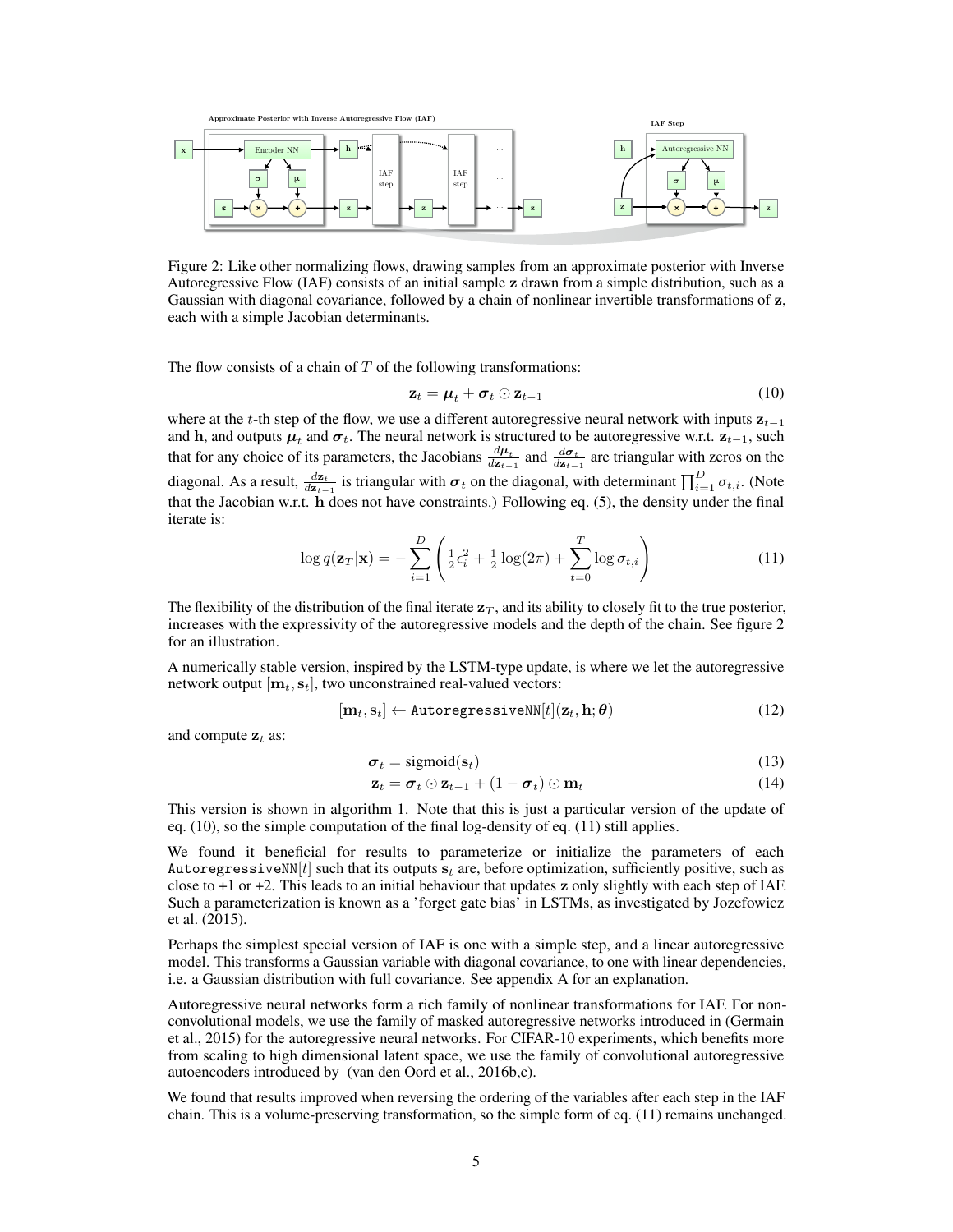# 5 Related work

Inverse autoregressive flow (IAF) is a member of the family of normalizing flows, first discussed in [\(Rezende and Mohamed, 2015\)](#page-8-4) in the context of stochastic variational inference. In [\(Rezende and](#page-8-4) [Mohamed, 2015\)](#page-8-4) two specific types of flows are introduced: planar flows and radial flows. These flows are shown to be effective to problems relatively low-dimensional latent space (at most a few hundred dimensions). It is not clear, however, how to scale such flows to much higher-dimensional latent spaces, such as latent spaces of generative models of /larger images, and how planar and radial flows can leverage the topology of latent space, as is possible with IAF. Volume-conserving neural architectures were first presented in in [\(Deco and Brauer, 1995\)](#page-7-1), as a form of nonlinear independent component analysis.

Another type of normalizing flow, introduced by [\(Dinh et al., 2014\)](#page-7-2) (*NICE*), uses similar transformations as IAF. In contrast with IAF, this type of transformations updates only half of the latent variables  $z_{1:D/2}$  per step, adding a vector  $f(z_{D/2+1:D})$  which is a neural network based function of the remaining latent variables  $z_{D/2+1:D}$ . Such large blocks have the advantage of computationally cheap inverse transformation, and the disadvantage of typically requiring longer chains. In experiments, [\(Rezende and Mohamed, 2015\)](#page-8-4) found that this type of transformation is generally less powerful than other types of normalizing flow, in experiments with a low-dimensional latent space. Concurrently to our work, NICE was extended to high-dimensional spaces in [\(Dinh et al., 2016\)](#page-7-3) (*Real NVP*). An empirical comparison would be an interesting subject of future research.

A potentially powerful transformation is the *Hamiltonian flow* used in Hamiltonian Variational Inference [\(Salimans et al., 2014\)](#page-8-3). Here, a transformation is generated by simulating the flow of a Hamiltonian system consisting of the latent variables z, and a set of auxiliary momentum variables. This type of transformation has the additional benefit that it is guided by the exact posterior distribution, and that it leaves this distribution invariant for small step sizes. Such as transformation could thus take us arbitrarily close to the exact posterior distribution if we can apply it for a sufficient number of times. In practice, however, Hamiltonian Variational Inference is very demanding computationally. Also, it requires an auxiliary variational bound to account for the auxiliary variables, which can impede progress if the bound is not sufficiently tight.

An alternative method for increasing the flexiblity of the variational inference, is the introduction of auxiliary latent variables [\(Salimans et al., 2014;](#page-8-3) [Ranganath et al., 2015;](#page-8-10) [Tran et al., 2015\)](#page-8-11) and corresponding auxiliary inference models. Latent variable models with multiple layers of stochastic variables, such as the one used in our experiments, are often equivalent to such auxiliary-variable methods. We combine deep latent variable models with IAF in our experiments, benefiting from both techniques.

# 6 Experiments

We empirically evaluate IAF by applying the idea to improve variational autoencoders. Please see appendix [C](#page-0-1) for details on the architectures of the generative model and inference models. Code for reproducing key empirical results is available online<sup>3</sup>.

# 6.1 MNIST

In this expermiment we follow a similar implementation of the convolutional VAE as in [\(Salimans](#page-8-3) [et al., 2014\)](#page-8-3) with ResNet [\(He et al., 2015\)](#page-8-12) blocks. A single layer of Gaussian stochastic units of dimension 32 is used. To investigate how the expressiveness of approximate posterior affects performance, we report results of different IAF posteriors with varying degrees of expressiveness. We use a 2-layer MADE [\(Germain et al., 2015\)](#page-8-5) to implement one IAF transformation, and we stack multiple IAF transformations with ordering reversed between every other transformation.

Results: Table [1](#page-6-0) shows results on MNIST for these types of posteriors. Results indicate that as approximate posterior becomes more expressive, generative modeling performance becomes better. Also worth noting is that an expressive approximate posterior also tightens variational lower bounds as expected, making the gap between variational lower bounds and marginal likelihoods smaller. By making IAF deep and wide enough, we can achieve best published log-likelihood on dynamically

<span id="page-5-0"></span> $^3$ <https://github.com/openai/iaf>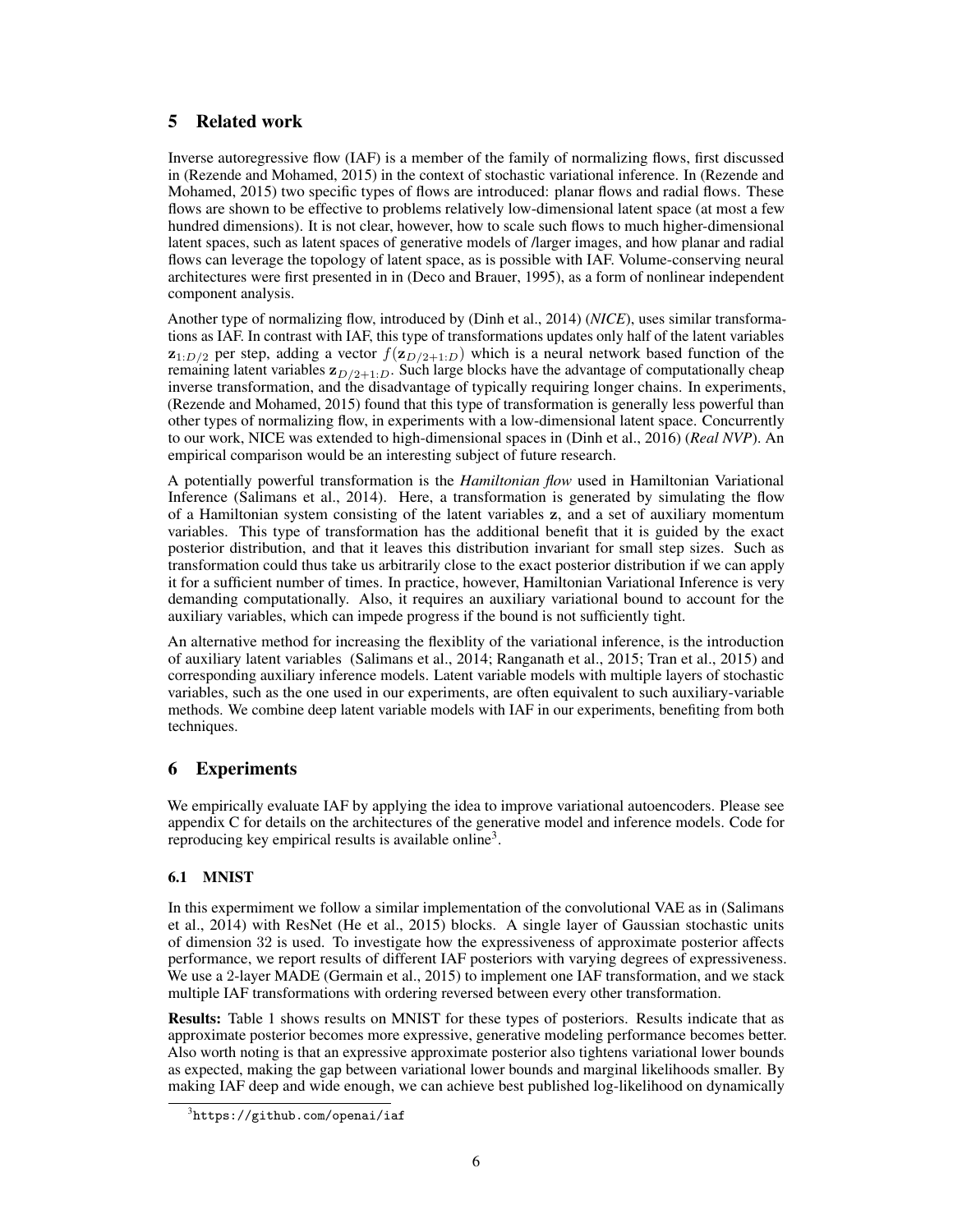<span id="page-6-0"></span>Table 1: Generative modeling results on the dynamically sampled binarized MNIST version used in previous publications [\(Burda et al., 2015\)](#page-7-4). Shown are averages; the number between brackets are standard deviations across 5 optimization runs. The right column shows an importance sampled estimate of the marginal likelihood for each model with 128 samples. Best previous results are reproduced in the first segment: [1]: [\(Salimans et al., 2014\)](#page-8-3) [2]: [\(Burda et al., 2015\)](#page-7-4) [3]: [\(Kaae Sønderby](#page-8-13) [et al., 2016\)](#page-8-13) [4]: [\(Tran et al., 2015\)](#page-8-11)

|                          | Model                                                             |                                     | <b>VLB</b>                                                                                 | $\log p(\mathbf{x}) \approx$                                  |  |
|--------------------------|-------------------------------------------------------------------|-------------------------------------|--------------------------------------------------------------------------------------------|---------------------------------------------------------------|--|
|                          | Convolutional $VAE + HVI[1]$<br>$DLGM$ 2hl + IWAE [2]             |                                     | $-83.49$                                                                                   | -81.94<br>$-82.90$                                            |  |
|                          | LVAE $[3]$<br>$DRAW + VGP [4]$                                    |                                     | $-79.88$                                                                                   | $-81.74$                                                      |  |
|                          | Diagonal covariance                                               |                                     | $-84.08 \ (\pm 0.10)$ $-81.08 \ (\pm 0.08)$                                                |                                                               |  |
|                          | $IAF (Depth = 2, Width = 320)$<br>$IAF (Depth = 2, Width = 1920)$ |                                     | $-82.02 \ (\pm 0.08)$ $-79.77 \ (\pm 0.06)$<br>$-81.17 \ (\pm 0.08)$ $-79.30 \ (\pm 0.08)$ |                                                               |  |
|                          | $IAF (Depth = 4, Width = 1920)$                                   |                                     | $-80.93 \ (\pm 0.09)$ $-79.17 \ (\pm 0.08)$                                                |                                                               |  |
|                          | $IAF (Depth = 8, Width = 1920)$                                   |                                     | $-80.80 \ (\pm 0.07)$                                                                      | $-79.10 \ (\pm 0.07)$                                         |  |
|                          |                                                                   |                                     |                                                                                            |                                                               |  |
| $Z_3$                    |                                                                   |                                     | Bottom-Up                                                                                  | Top-Down<br>ResNet Block<br>ResNet Block<br>Layer Prior:      |  |
|                          | $+$                                                               |                                     | ELU                                                                                        | ELU<br>$z - p(z_i   z_{si})$                                  |  |
| $Z_1$                    |                                                                   | Z <sub>1</sub>                      | ELU                                                                                        | Layer Posterior:<br>ELU<br>$z - q(z z \rightarrow x)$         |  |
| Deep<br>generative model | Bidirectional<br>inference model                                  | VAE with<br>bidirectional inference |                                                                                            | = Nonlinearity<br>$\blacktriangleright$ = Convolution<br>FLU. |  |

Figure 3: Overview of our ResNet VAE with bidirectional inference. The posterior of each layer is parameterized by its own IAF.

binarized MNIST: -79.10. On Hugo Larochelle's statically binarized MNIST, our VAE with deep IAF achieves a log-likelihood of -79.88, which is slightly worse than the best reported result, -79.2, using the PixelCNN [\(van den Oord et al., 2016b\)](#page-8-6).

### 6.2 CIFAR-10

We also evaluated IAF on the CIFAR-10 dataset of natural images. Natural images contain a much greater variety of patterns and structure than MNIST images; in order to capture this structure well, we experiment with a novel architecture, ResNet VAE, with many layers of stochastic variables, and based on residual convolutional networks (ResNets) [\(He et al., 2015,](#page-8-12) [2016\)](#page-8-14). Please see our appendix for details.

Log-likelihood. See table [2](#page-7-5) for a comparison to previously reported results. Our architecture with IAF achieves 3.11 bits per dimension, which is better than other published latent-variable models, and almost on par with the best reported result using the PixelCNN. See the appendix for more experimental results. We suspect that the results can be further improved with more steps of flow, which we leave to future work.

Synthesis speed. Sampling took about 0.05 seconds/image with the ResNet VAE model, versus 52.0 seconds/image with the PixelCNN model, on a NVIDIA Titan X GPU. We sampled from the PixelCNN naïvely by sequentially generating a pixel at a time, using the full generative model at each iteration. With custom code that only evaluates the relevant part of the network, PixelCNN sampling could be sped up significantly; however the speedup will be limited on parallel hardware due to the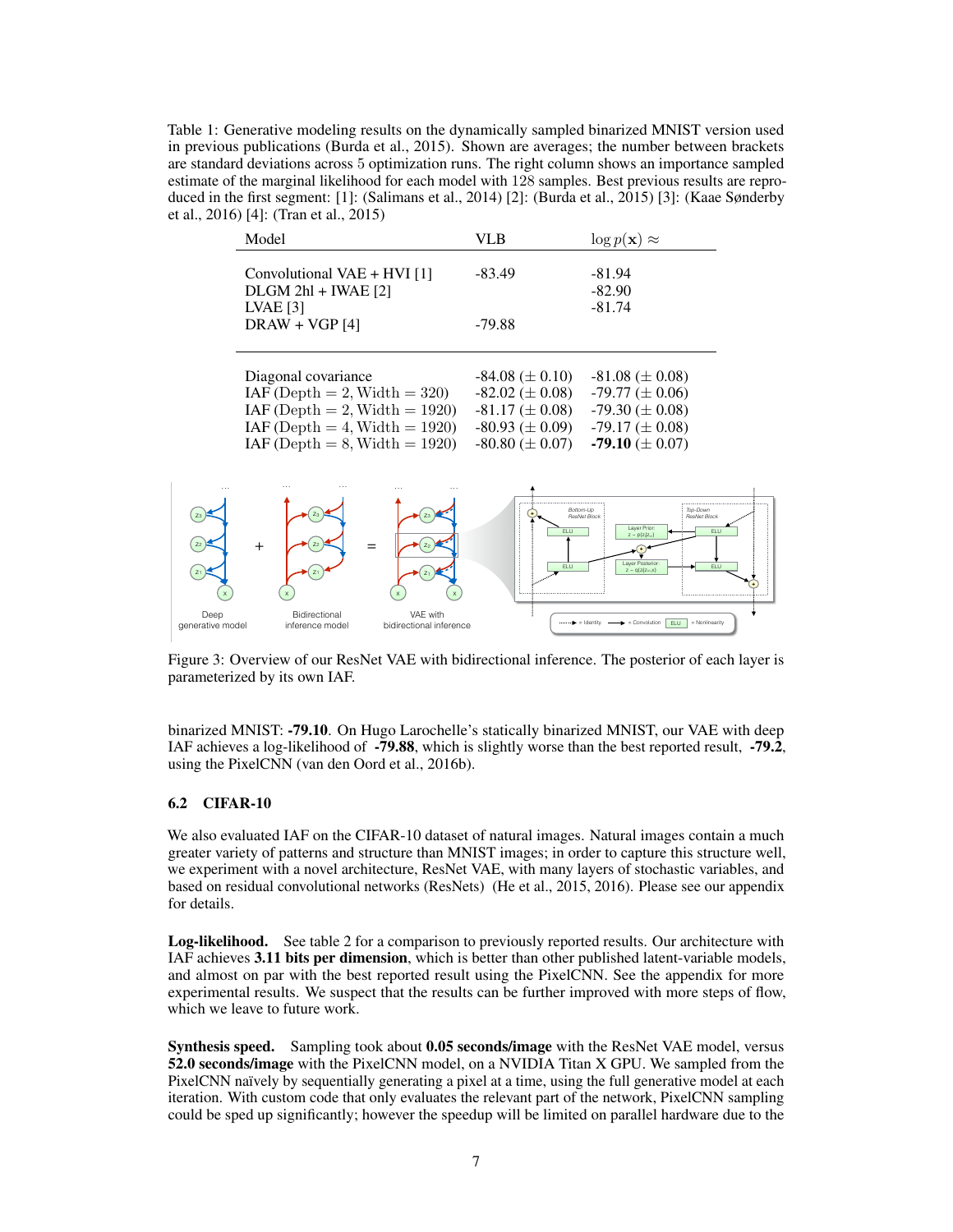| Method                                                     | bits/dim $\leq$ |  |  |  |  |
|------------------------------------------------------------|-----------------|--|--|--|--|
|                                                            |                 |  |  |  |  |
| Results with tractable likelihood models:                  |                 |  |  |  |  |
| Uniform distribution (van den Oord et al., 2016b)          | 8.00            |  |  |  |  |
| Multivariate Gaussian (van den Oord et al., 2016b)         | 4.70            |  |  |  |  |
| NICE (Dinh et al., $2014$ )                                | 4.48            |  |  |  |  |
| Deep GMMs (van den Oord and Schrauwen, 2014)               | 4.00            |  |  |  |  |
| Real NVP (Dinh et al., 2016)                               | 3.49            |  |  |  |  |
| PixelRNN (van den Oord et al., 2016b)                      | <b>3.00</b>     |  |  |  |  |
| Gated PixelCNN (van den Oord et al., 2016c)                | 3.03            |  |  |  |  |
|                                                            |                 |  |  |  |  |
| Results with variationally trained latent-variable models: |                 |  |  |  |  |
| Deep Diffusion (Sohl-Dickstein et al., 2015)               | 5.40            |  |  |  |  |

<span id="page-7-5"></span>Table 2: Our results with ResNet VAEs on CIFAR-10 images, compared to earlier results, in *average number of bits per data dimension* on the test set. The number for convolutional DRAW is an upper bound, while the ResNet VAE log-likelihood was estimated using importance sampling.

| 5.40 |
|------|
| 3.58 |
| 3.11 |
|      |

sequential nature of the sampling operation. Efficient sampling from the ResNet VAE is a parallel computation that does not require custom code.

# 7 Conclusion

We presented *inverse autoregressive flow* (IAF), a new type of normalizing flow that scales well to high-dimensional latent space. In experiments we demonstrated that autoregressive flow leads to significant performance gains compared to similar models with factorized Gaussian approximate posteriors, and we report close to state-of-the-art log-likelihood results on CIFAR-10, for a model that allows much faster sampling.

# Acknowledgements

We thank Jascha Sohl-Dickstein, Karol Gregor, and many others at Google Deepmind for interesting discussions. We thank Harri Valpola for referring us to Gustavo Deco's relevant pioneering work on a form of inverse autoregressive flow applied to nonlinear independent component analysis.

#### References

- <span id="page-7-0"></span>Blei, D. M., Jordan, M. I., and Paisley, J. W. (2012). Variational Bayesian inference with Stochastic Search. In *Proceedings of the 29th International Conference on Machine Learning (ICML-12)*, pages 1367–1374.
- Bowman, S. R., Vilnis, L., Vinyals, O., Dai, A. M., Jozefowicz, R., and Bengio, S. (2015). Generating sentences from a continuous space. *arXiv preprint arXiv:1511.06349*.
- <span id="page-7-4"></span>Burda, Y., Grosse, R., and Salakhutdinov, R. (2015). Importance weighted autoencoders. *arXiv preprint arXiv:1509.00519*.
- Clevert, D.-A., Unterthiner, T., and Hochreiter, S. (2015). Fast and accurate deep network learning by Exponential Linear Units (ELUs). *arXiv preprint arXiv:1511.07289*.
- <span id="page-7-1"></span>Deco, G. and Brauer, W. (1995). Higher order statistical decorrelation without information loss. *Advances in Neural Information Processing Systems*, pages 247–254.
- <span id="page-7-2"></span>Dinh, L., Krueger, D., and Bengio, Y. (2014). Nice: non-linear independent components estimation. *arXiv preprint arXiv:1410.8516*.
- <span id="page-7-3"></span>Dinh, L., Sohl-Dickstein, J., and Bengio, S. (2016). Density estimation using Real NVP. *arXiv preprint arXiv:1605.08803*.